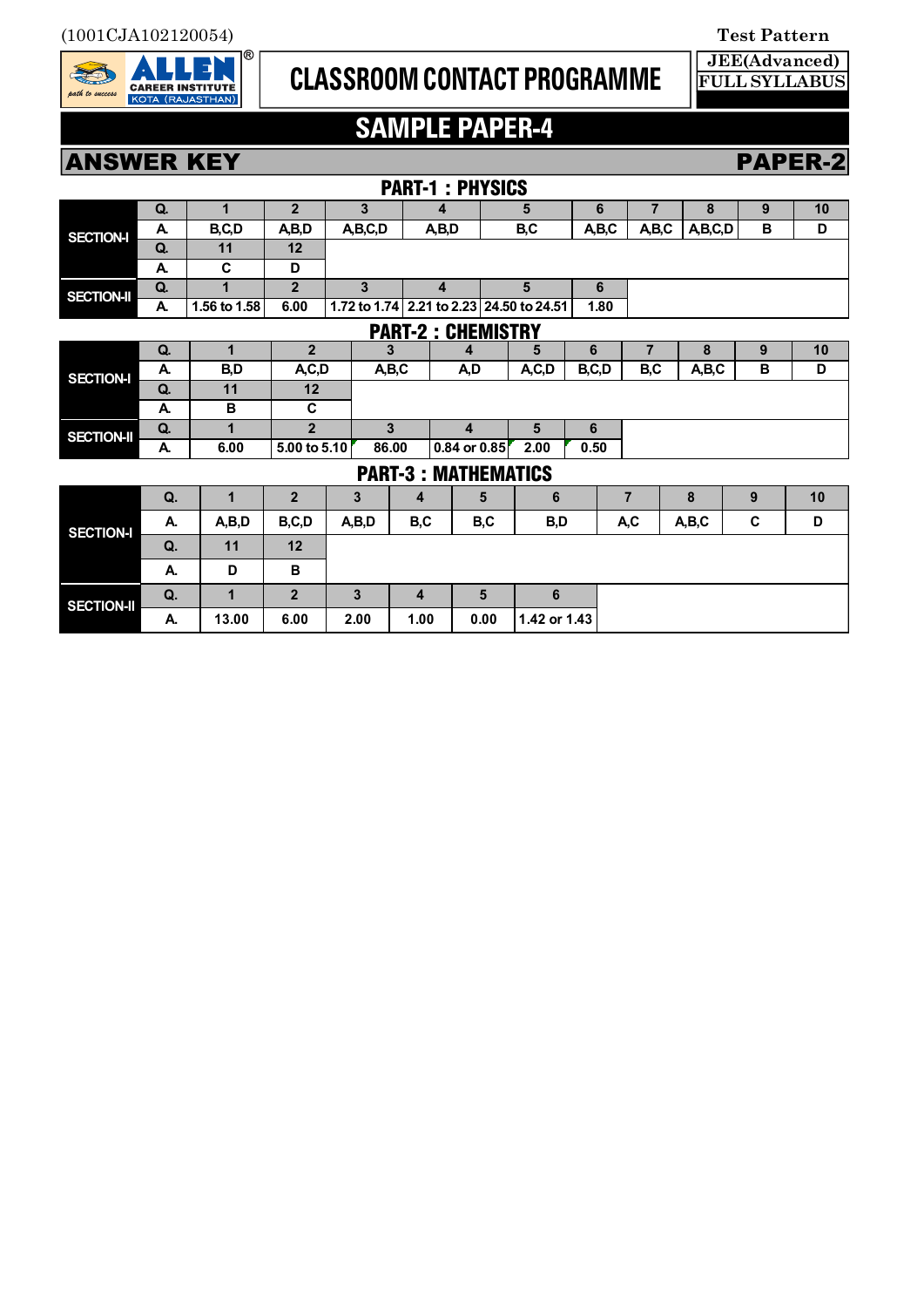(1001CJA102120054) **Test Pattern**



# **CLASSROOM CONTACT PROGRAMME**

## **SAMPLE PAPER-4 PAPER-2**

## SOLUTION

**JEE(Advanced) FULL SYLLABUS**

| <b>SECTION-I</b>                                                  | $\Delta$                       |
|-------------------------------------------------------------------|--------------------------------|
| Ans. $(B, C, D)$<br>1.                                            |                                |
| $\mathbf{F}$<br>$\mathcal C$<br>$ma \triangleleft$<br>Sol.        |                                |
| $\hat{\mathbf{f}}$<br>$\overline{P}$<br>mg                        |                                |
| For no relative motion $a = \left(\frac{F}{2m+m}\right)$          | F<br>$\mathbf d$               |
| For topping about P w.r.t. 2m                                     | $\mathsf{Q}$                   |
| $F \times 2b \ge ma \cdot \frac{3b}{2} + mg \frac{b}{2}$          |                                |
| $2Fb - \frac{3}{2}mb \cdot \frac{F}{3m} \ge mg\frac{b}{2}$        |                                |
| $\frac{3F}{2} \ge \frac{mg}{2}$                                   | 3.<br>A<br>Sol.<br>$\mathbf F$ |
| $F \geq \frac{mg}{3}$                                             | n                              |
| $\therefore f = 2m \times a$                                      |                                |
| $= 2m \times g/9$                                                 | n                              |
| $=\frac{2mg}{9}$                                                  | $\mathcal{O}$                  |
| Ans. $(A,B,D)$<br>2.                                              | n                              |
| Sol.<br>$\theta = 60^{\circ}$                                     |                                |
| $\therefore h = \frac{2T\cos\theta}{r\rho g} = \frac{T}{r\rho g}$ | n                              |
| $W_{ST} = (2\pi r T \cos \theta) h$                               | $\overline{A}$                 |
| $4\pi T^2 \cos^2 \theta$<br>$\pi T^2$                             |                                |

g g

 $\rho g \qquad \rho g$ 

 $=\frac{4\pi T^2\cos^2\theta}{\pi}=\frac{\pi}{2}$ 

$$
\Delta U = m g y_{com}
$$
  
\n
$$
= (\pi r^2 h \rho g)(h/2)
$$
  
\n
$$
= \frac{\pi r^2 \rho g h^2}{2}
$$
  
\n
$$
= \frac{2\pi T^2 \cos^2 \theta}{\rho g} = \frac{\pi T^2}{2\rho g}
$$
  
\nFrom first law of thermodynamics, heat dissipated  
\n
$$
Q = W - \Delta U
$$
  
\n
$$
= \frac{\pi T^2}{\rho g} - \frac{\pi T^2}{2\rho g}
$$
  
\n
$$
= \left(\frac{\pi T^2}{\rho g}\right)
$$
  
\n**3.** Ans. (A,B,C,D)  
\nSol. From conservation of energy  
\n
$$
mg \sin \theta \cdot x = \frac{1}{2}mv^2 + \frac{1}{2}I\omega^2 + \frac{1}{2}Kx^2
$$

$$
mg\sin\theta \cdot x = \frac{3}{4}mv^2 + \frac{1}{2}kx^2
$$

On differentiating

$$
mg\sin\theta\cdot v = \frac{3}{4}m\cdot 2v\frac{dv}{dt} + \frac{1}{2}k\cdot 2x\frac{dx}{dt}
$$

 $2^{\frac{1}{2}}$  2<sup>2</sup> 2  $\theta$  · x =  $\frac{1}{2}$  mv<sup>2</sup> +  $\frac{1}{2}$  Iω<sup>2</sup> + ·

$$
mg\sin\theta = \frac{3}{2}m\left(\frac{dv}{dt}\right) + kx
$$

At mean position  $\frac{dv}{dt} = 0$ dt  $=$ 

$$
mg\sin\theta = kA
$$

| Corporate Office : ALLEN CAREER INSTITUTE, "SANKALP", CP-6, Indra Vihar, Kota (Rajasthan) INDIA 324005 |           |
|--------------------------------------------------------------------------------------------------------|-----------|
|                                                                                                        | $HS-9/19$ |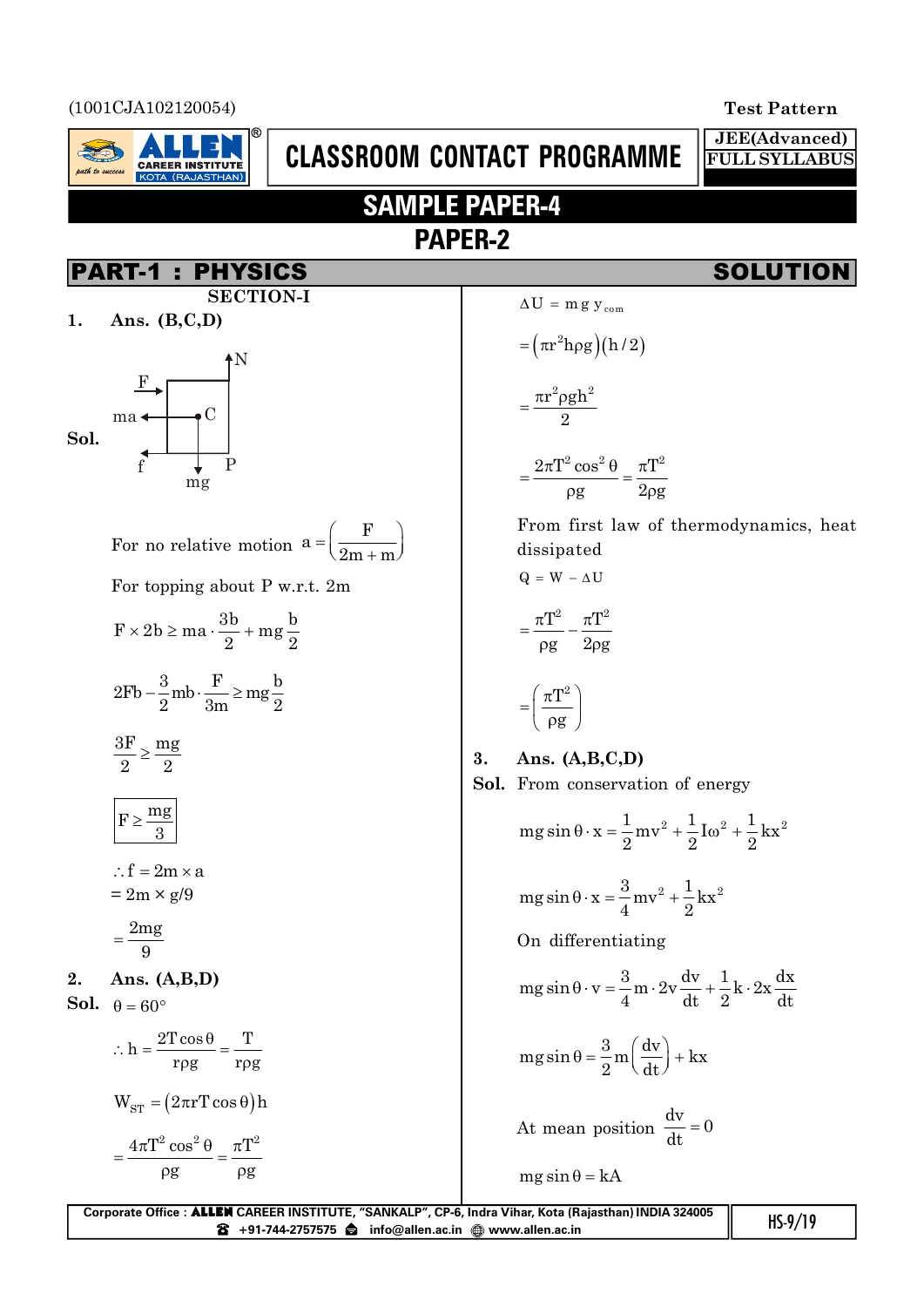$A = \frac{mg \sin}{\pi}$ K  $=\left(\frac{mg\sin\theta}{K}\right)^{7}$ Acceleration  $= \frac{2}{9}$ g sin  $\theta - \left(\frac{2k}{2m}\right)$ x  $=\frac{2}{3}g\sin\theta-\left(\frac{2k}{3m}\right)x$ 2k 3m  $\therefore \omega =$  $T = 2\pi \sqrt{\frac{3m}{\Omega}}$ 2k  $=2\pi$ Energy of oscillation  $\frac{1}{2}kA^2 = \frac{1}{8}k \left( \frac{mg \sin \theta}{h} \right)^2$  $2$   $2$   $k$  $=\frac{1}{2}kA^2=\frac{1}{2}k\left(\frac{mg\sin\theta}{k}\right)^2$  $1 \text{ m}^2 \text{g}^2 \text{sin}^2$ 2 k  $=\frac{1}{2}\frac{m^2g^2\sin^2\theta}{r^2}$ At extreme position  $2kA - f - mg\sin\theta = ma_{max}$  $2mg \sin \theta - f - mg \sin \theta = m \cdot \omega^2 A$  $f = mg \sin \theta - m \cdot \frac{2k}{r^2} \frac{mg \sin \theta}{r^2}$ 3m k  $=$  mg sin  $\theta$  – m  $\cdot \frac{2k}{2}$  mg sin  $\theta$  $f = \frac{mg \sin n}{r}$ 3  $=\frac{mg\sin\theta}{g}$ **4. Ans. (A,B,D) Sol.** From KCL at O  $2 + i = 1 + 3$  $i = 2A$  $V_G - V_H = 2 \times 4 - 3 + 1 \times 2 - 2 \times 2$  $= 8 - 3 + 2 - 4$  $= 3V$ Power consumed by cell  $B = 4 \times 5 = 20$  watt Terminal voltage =  $3 - 2 \times 1 = 1$  volt **5. Ans. (B,C) Sol.** Zero error =  $-(10-7) \times 0.1 = -0.3$  mm Diameter =  $7.7 + 8 \times 0.01 - (-0.03)$ = 7.81 cm **6. Ans. (A,B,C) Sol.**  $U = 2x^3 - 9x^2 + 12x$  $F = -\frac{dU}{dr} = \left(-6x^2 + 18x - 12\right)$ dx  $=-\frac{dC}{1} = \left(-6x^2 + 18x - 1\right)$ 

SAMPLE PAPER-4/Paper-2 \$//(1 For equilibrium  $F = 0$   $x = 1$  & 2 at  $x = 0$   $F = -12$  N 2  $\frac{d^2U}{dx^2} = 12x - 18$ dx  $= 12x$  $x = 1$ 2  $\frac{d^2U}{dx^2} = -6$ dx  $=$   $$ maxima  $x = 2$ 2  $\frac{d^2U}{dx^2} = +6$ dx  $= +$ minima  $U_{\text{max}} = 2(1)^3 - 9 \times 1^2 + 12 \times 1 = 5J$  $U_{\min} = 2 \cdot (2)^3 - 9 \times (2)^2 + 12 \times 2 = 4J$ For oscillatory motion  $4J < M.E. < 5J$ **7. Ans. (A, B, C) Sol.**  $eV = \frac{hc}{\lambda} - \phi$ ...(1)  $e(V + 1) = \frac{2hc}{\lambda} - \phi$  $\frac{\mathbf{m}}{\lambda}$  –  $\phi$  ....(2) eV hC 2  $\lambda + 100$  $=\frac{160}{\lambda + 100} - \phi$  ...(3)  $\Rightarrow$  $\frac{hc}{\lambda} = 1eV$  $\frac{\lambda}{\lambda}$  = 1eV  $\Rightarrow$   $\lambda$  = 1240nm 1 φ eV 1240 2 2 2 1340  $-\frac{\phi}{\circ} = \frac{eV}{\circ} = \frac{1240}{1240} - \phi$ 62 1 2 67 2  $\frac{\phi}{\phi} = \frac{62}{25} - \frac{1}{2} \Rightarrow \phi = 0.85 \text{eV}$ **8. Ans. (A,B,C,D) Sol.** x  $10^{\mathrm{Tau}} - \mu_0$  $b - x$  $\frac{\mu_0 \text{I} \cdot \text{I} \cdot \text{I} \cdot \text{I}}{2} = \frac{\mu_0 \text{I} \cdot \text{I}}{2} \ln \left( \frac{x}{1} \right)$  $\int_{-\mathbf{x}}^{\mathbf{y}} 2\pi \mathbf{r} \quad 2\pi \quad \mathbf{b}-\mathbf{x}$  $\phi = \int_{0}^{\infty} \frac{\mu_0 I a dr}{2\pi r} = \frac{\mu_0 I a}{2\pi} \ln\left(\frac{x}{b-x}\right)$  $x \rightarrow b$   $\phi \rightarrow \infty$  $x = \frac{b}{a}$ 2  $\phi = 0$  $E_{\text{in}} = -\frac{d\phi}{dt} = -\frac{d}{dt}\left\{\frac{\mu_0 a}{2\pi} \ln(1/3) \cdot 2t\right\}$ dt dt  $|2$  $=-\frac{d\phi}{dt}=-\frac{d}{dt}\left\{\frac{\mu_0 a}{2\pi}\ln(1/3)\cdot 2t\right\}$  $=\left(\frac{\mu_0 a \ln 3}{\pi}\right)^n$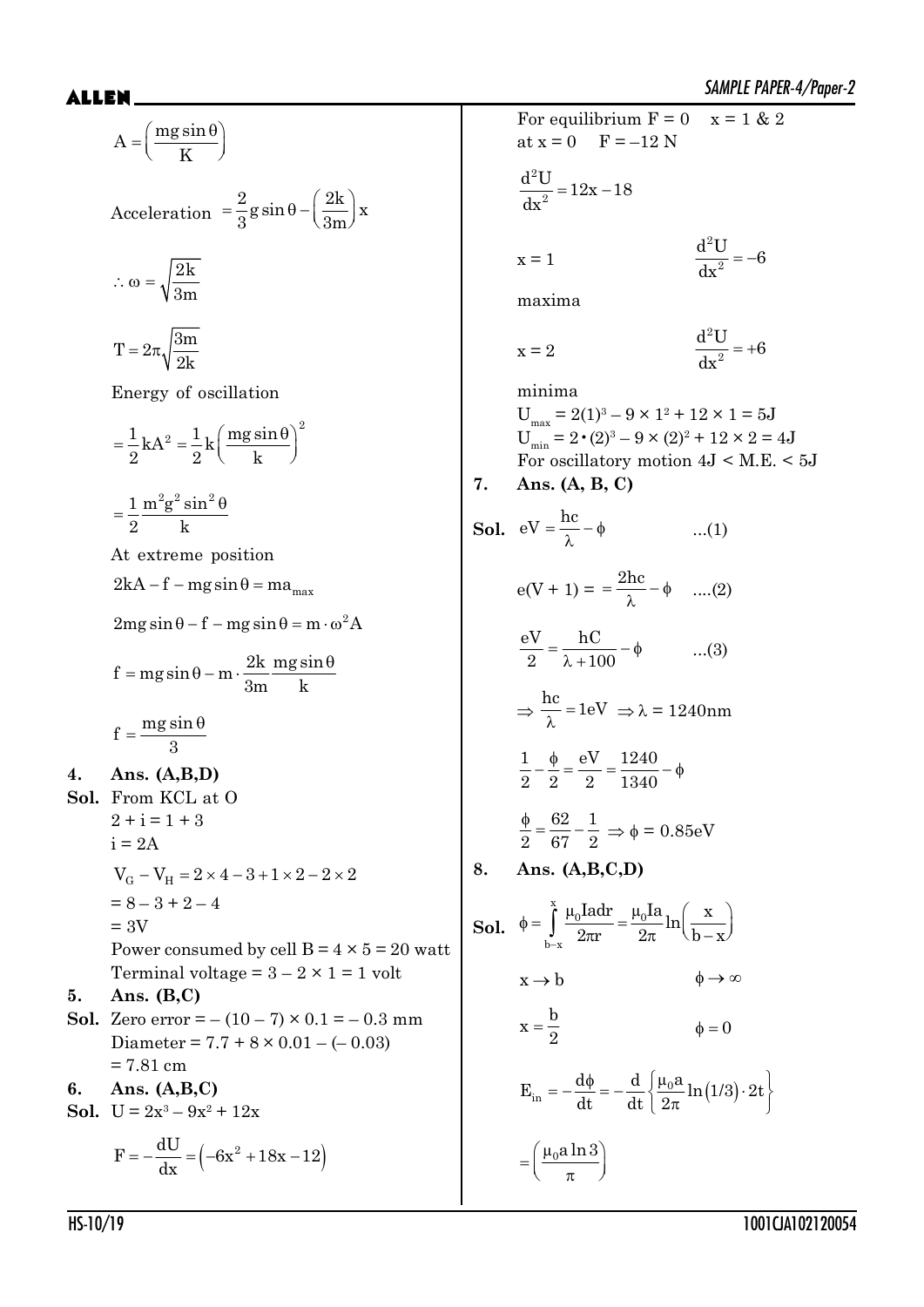

$$
B' \blacktriangleleft \bigcup_{i=1}^n \uparrow s_{m/s}
$$

B

F

$$
V_{FB} = V_{F} \times \frac{\mu_{B}}{\mu_{F}} + V_{B}
$$
  
= 4 \times \frac{1}{4/3} + 6  
= 9 m/s  

$$
V_{F'B} = \frac{4}{(4/3)} - 6 = -3 m/s
$$

$$
V_{BF} = 6 \times \frac{4}{3} + 4 = 12 m/s
$$

$$
V_{B'F} = (8 - 4) = 4 m/s
$$
**10. Ans. (D)**



 $F'$   $\left\{\begin{matrix} 0 \\ 1 \\ 0 \end{matrix}\right\}$  4 m/s  $B'$   $\mathbb{R}$   $\Omega$   $\mathbb{R}$   $\mathbb{R}$   $\mathbb{R}$   $\mathbb{R}$ FB  $V_{\text{FB}} = \frac{4}{10} - 6 = -3$  m/s 4/3  $=\frac{1}{10} - 6 = F'B$  $V_{F'B} = \frac{4}{4/3} + 6 = 9$  m/s  $V_{BF} = 6 \times 4/3 - 4 = 4$  m/s  $V_{B/F} = (8 + 4) = 12$  m/s **11. Ans. (C) Sol.**  $W_{gas} = nR\Delta T$  (isobaric)  $2 \times \frac{25}{2} \times 60$ 3  $=2\times\frac{20}{2}\times$  $= 1000$  J  $U = \frac{f}{g} n R \Delta T$ 2  $\Delta U = \frac{1}{2} n R \Delta$  $\frac{3}{2}\times2\times\frac{25}{2}\times60$  $2^{\sim}$  3  $=\frac{6}{3}\times2\times\frac{26}{3}\times0$  $= 1500 J$  $Q = W + \Delta U = 2500J$  $\frac{g}{g}$  –  $\frac{m g_H - 1}{2}$   $\sim$   $\frac{10^{5} \times 10^{5}}{2}$  $2 \times \frac{25}{2} \times 60$  $U_{\alpha}$  = mgh = 1 × 10 ×  $\frac{3}{2}$  $2 \times 10^5 \times 10^{-7}$  $\Delta U_{\rm g} = mgh = 1 \times 10 \times \left( \frac{2 \times \frac{25}{3} \times 60}{2 \times 10^5 \times 10^{-4}} \right)$  $\left(2 \times 10^5 \times 10^{-4}\right)$  $= 500$  J **12. Ans. (D) Sol.** Piston is fixed (isochoric)  $W_{\text{gas}} = 0$  $U_g = \frac{f}{2} n R \Delta T = \frac{3}{2} \times 2 \times \frac{25}{2} \times 60$  $\Delta U_{\alpha} = \frac{1}{2} n R \Delta T = \frac{9}{2} \times 2 \times \frac{26}{2} \times 6$ 

$$
2^{n+1}
$$
 2<sup>2</sup> 3  
= 1500 J  
 $Q = W + \Delta U = 1500 J$   
 $Wg = mgh = 0$ 

1001CJA102120054 HS-11/19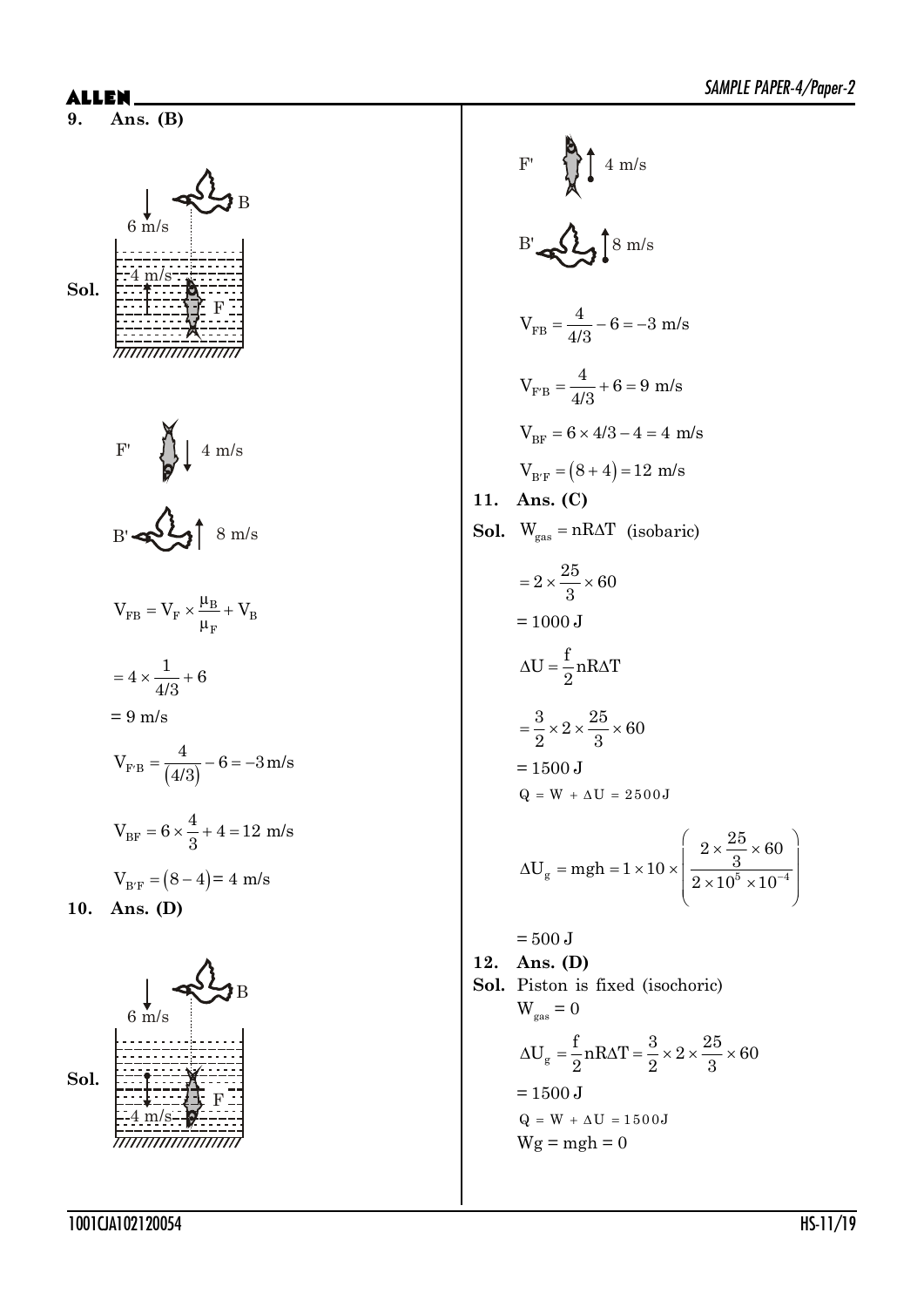





$$
dc = \frac{A \epsilon_0 k}{dx}
$$

$$
= \frac{A \epsilon_0 \left(1 + \sin \frac{\pi x}{d}\right)}{dx}
$$

All strips are connected in series hence

$$
\frac{1}{\text{Ceq}} = \int \frac{1}{\text{dc}} = \int_0^d \frac{\text{dx}}{A \epsilon_0 \left(1 + \sin \frac{\pi x}{d}\right)}
$$

$$
= \frac{2d}{A \epsilon_0 \pi}
$$

$$
\text{Ceq} = \frac{A \epsilon_0 \pi}{2d}
$$

$$
\text{Hence } \lambda = \frac{\pi}{2} = \frac{3.14}{2} = 1.57
$$

$$
\frac{\lambda = 1.57}{2}
$$
**2. Ans. 6.00**

$$
\prod_{\alpha} L/4
$$

**Sol.** 
$$
\begin{array}{c}\n\downarrow \\
\downarrow \\
\downarrow\n\end{array}
$$
  $\begin{array}{c}\n\downarrow \\
\downarrow \\
\downarrow\n\end{array}$   $\begin{array}{c}\n\downarrow \\
\downarrow \\
\downarrow\n\end{array}$ 

$$
\mathbf{v}_1 = \left(\mathbf{u} - \mathbf{v}_2 - \frac{\mathbf{L}\omega}{4}\right)
$$

From conservation of linear momentum

$$
m\left(u - v_2 - \frac{L}{4}\omega\right) = m \cdot v_2 \dots (i)
$$

From conservation of angular momentum 2  $m\left(u-v_2-\frac{\ell}{4}\omega\right)\cdot\ell/4=\frac{m}{1}$  $\left(u - v_2 - \frac{\ell}{4} \omega\right) \cdot \ell/4 = \frac{m\ell^2}{12} \cdot \omega \dots (ii)$ on solving 12u 11  $\omega = \frac{1}{2}$  $\ell$  $\frac{12 \times 11}{11 \times 10^{15}}$  = 6 rad/sec  $11 \times 2$  $=\frac{12\times}{11}$  $\times$ **3. Ans. 1.72 to 1.74 Sol. + + + + +** dy y  $P_1(0, 2a)$  $P_2(x, 0)$  $\frac{y\prod_{i=1}^{n}x_i}{y\prod_{i=1}^{n}x_i}$  $(2a - y)$ a 1 a  $v_1 = k \int_0^a \frac{\lambda dy}{(2 \lambda)^2} = k \lambda \ln 3$  $\int_{-a}^{a} (2a - y)$  $= k \int_{0}^{a} \frac{\lambda dy}{\lambda} dk$  $\int_{a} \frac{\lambda u_2}{2a}$ a  $2 - x \int_{-a}^{a} \sqrt{y^2 + x^2}$  $v_2 = k \int^{4a} \frac{\lambda dy}{\sqrt{2\pi}}$  $y^2 + x$  $\overline{+}$  $\overline{a}$  $= k \int^{4\pi} \frac{\lambda}{\lambda}$  $\int_{-a}^{\infty} \frac{\lambda u_y}{\sqrt{y^2 + a^2}}$  $2k\lambda \ln \left( \frac{a + \sqrt{a^2 + x^2}}{h} \right)$  $= 2k\lambda \ln \left( \frac{a + \sqrt{a^2 + x^2}}{x} \right)$  $\therefore$   $v_1 = v_2$  $k\lambda \ln 3 = 2k\lambda \ln \left( \frac{a + \sqrt{a^2 + x^2}}{2} \right)$  $\lambda \ln 3 = 2k\lambda \ln \left( \frac{a + \sqrt{a^2 + x^2}}{x} \right)$  $3 = \left(\frac{a + \sqrt{a^2 + x^2}}{a}\right)^2$ x  $\left( a + \sqrt{a^2 + x^2} \right)^2$  $=\left(\frac{a + v a + x}{x}\right)$  $\sqrt{3}x = a + \sqrt{a^2 + x^2}$  $\frac{x}{-} = \sqrt{3} = 1.732$ a  $=$ 1.73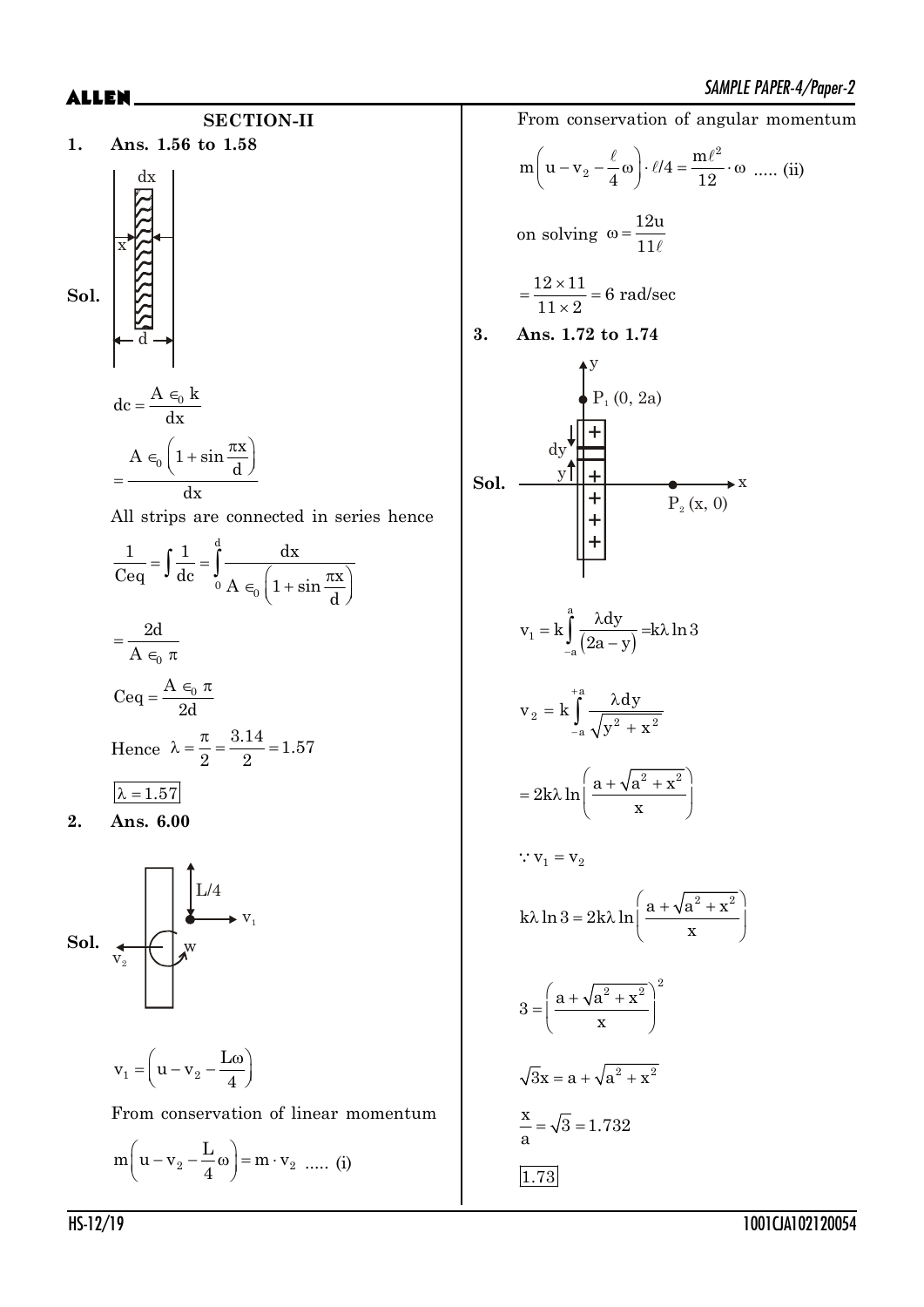**4. Ans. 2.21 to 2.23**

$$
\begin{array}{c}\n\hline\n\end{array}
$$

Speed of efflux  $v = \sqrt{2gh}$ From equation of continuity



 $\therefore A = \lambda N = \lambda N_0 e^{-\lambda t}$ 

Fractional decrease in activity = 4% per hour

$$
\frac{\lambda N_0 - \lambda N_0 e^{-\lambda t}}{\lambda N_0} = \frac{4}{100} = \frac{1}{25}
$$

$$
1 - e^{-\lambda t} = \frac{1}{25}
$$
  
\n
$$
e^{-\lambda t} = \frac{24}{25}
$$
  
\n
$$
\lambda t = \ln\left(\frac{25}{24}\right)
$$
  
\n
$$
\lambda = \frac{1}{t} \ln\left(\frac{25}{24}\right)
$$
  
\n
$$
\tau = \frac{1}{\lambda} = \frac{t}{\ln(25/24)}
$$
  
\n
$$
= \frac{1}{0.0408}
$$
  
\n
$$
= 24.5 \text{ hr}
$$
  
\n6. Ans. 1.80  
\nSoI. Velocity of wave  $v = \frac{dx}{dt} = \sqrt{\frac{Kt}{\mu}}$   
\n
$$
dx = \sqrt{\frac{K}{\mu}}
$$
  
\n
$$
dx = \sqrt{\frac{K}{\mu}}
$$

T

 $\mu$ 

**6. Ans. 1.80**

On integration

 $\mu$ 

$$
L = \sqrt{\frac{K}{\mu}} \cdot t^{3/2} \cdot \frac{2}{3}
$$
  

$$
2 = \sqrt{\frac{K \times 10^{-2}}{2 \times 10^{-3}}} \times (L)^{3/2} \times 2/3
$$
  

$$
9 = \frac{K}{2} \times 10
$$
  

$$
K = 1.80
$$

1001CJA102120054 HS-13/19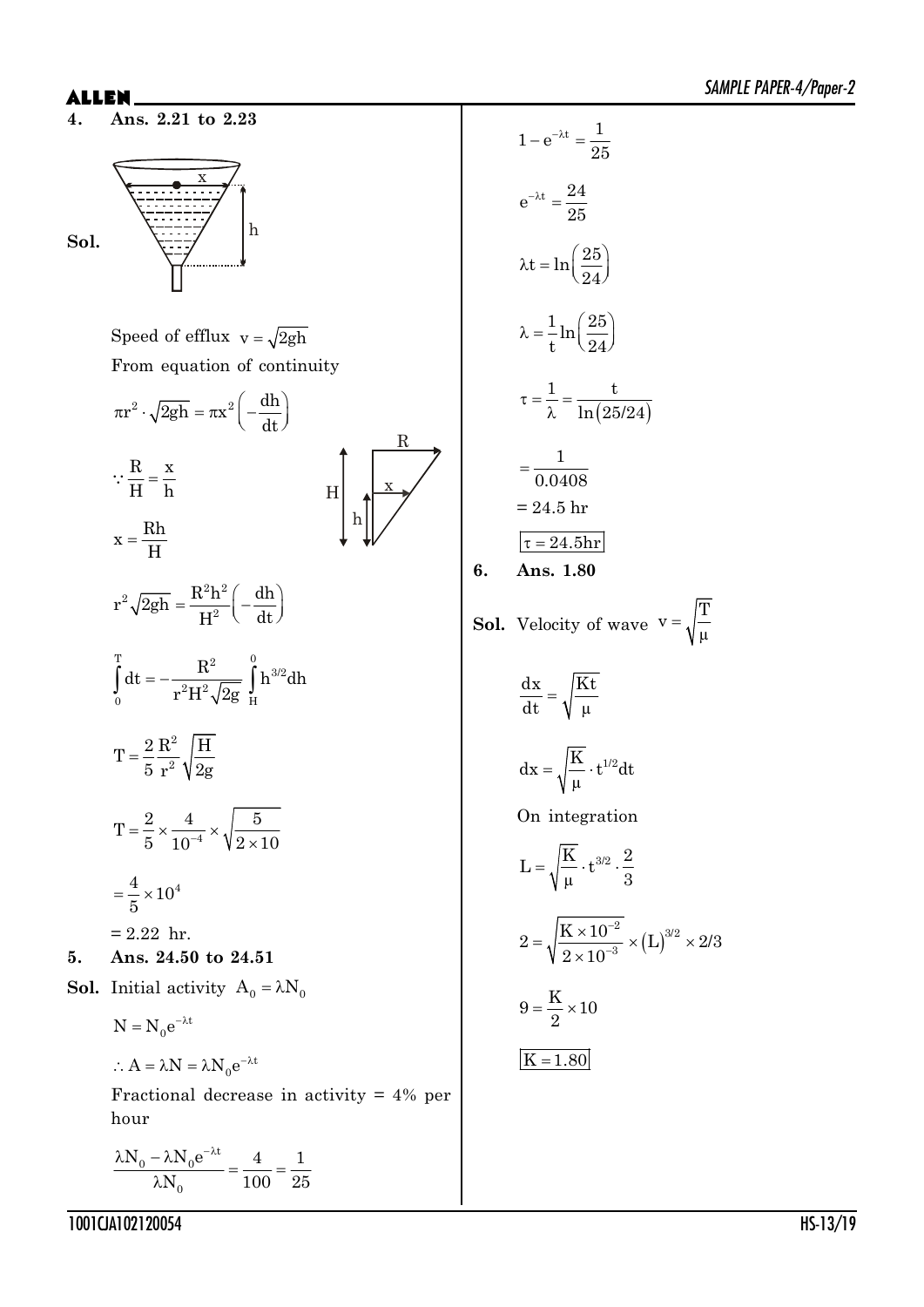## PART–2 : CHEMISTRY SOLUTION

### **SECTION-I**

- **1. Ans. (B,D)**
- **Sol.:**  $d 2$  orbitals  $-4e^$ 
	- $f 2$  orbitals  $-4e^-$
	- $\therefore$  total 8 e<sup>-</sup>
	- For  $\rm{Ma}_{2}b_{2}cd,$  total 6 G.I. and

4 are optically active. Hence total S.I. = 8

### **2. Ans. (A,C,D)**

 $0_{_2}$  is paramagnetic having 2 unpaired electrons,  $\mathbf{O}_{_{3}}$  is diamagnetic,  $\mathbf{B}_{_{2}}$  is paramagnetic having 2 unpaired electrons,  $C<sub>2</sub>$  is diamagnetic.

up to  $N_2$  sp intermixing takes place.

### **3. Ans. (A, B,C)**

Sol. For 1 mole Vander Waal's gas

$$
P = \frac{RT}{V - b} - \frac{a}{V^2}
$$

If  $P_{\text{ext}} = P$ , means process is reversible. For Vanderwaal gas, expression is correct for all reversible process.

#### **4. Ans. (A,D)**



**5. Ans. (A,C,D)**

- **Sol.:** For the given hydrogenic wave function  $n = 3$  and  $\ell = 1$ 
	- $\therefore$  Number of Angular node =  $\ell = 1$ and number of radial node  $= n - \ell - 1 = 1$  $\psi = 0$  in xy-plane.
- **6. Ans. (B,C,D)**
- **7. Ans. (B,C)**

**8. Ans. (A,B,C)**

**Sol.**: (A) 
$$
Z = \frac{PM}{dRT} = \frac{10 \times 32}{20 \times \frac{1}{12} \times 300} = \frac{16}{25}
$$

 $\therefore$  O<sub>2</sub> shows negative deviation

(B) 
$$
Z = \frac{6}{11.2} \Rightarrow Z < 1
$$

- $\therefore$  N<sub>2</sub> shows negative deviation.
- (C) A shows negative deviation at  $T = T_c$ and  $P < P_c$ .

(D) 
$$
P = low, T = T_B
$$

 $\therefore$  Z = 1 or PV = nRT

 $T > T_C$ , so gas cannot be liquefied at any pressure at given temperature.

### **9. Ans. (B)**

**Sol.:** Alkene will be obtained if Cu/300°C is the reagent used.

#### **10. Ans. (D)**

- **Sol.:**  $\text{MnO}_2$  oxidises only allylic or benzylic –OH 1° on oxidises to Aldehyde.
- **11. Ans. (B)**
- **Sol.:** A–RT, B–QT, C–PT, D–S
- **12. Ans. (C)**
- **Sol.:** A–RT, B–QT, C–PT, D–S

#### **SECTION-II**

- **1. Ans. (6.00)**
- **Sol.: (A, B, C, D, E, G are correct)**



$$
\Delta S_{CD} = 4 \ln 16 = nC_v \ln \frac{T_0}{T_C}
$$

$$
\frac{T_D}{T_C} = 16 = \frac{p'}{p/2}
$$
  

$$
p' = 8p
$$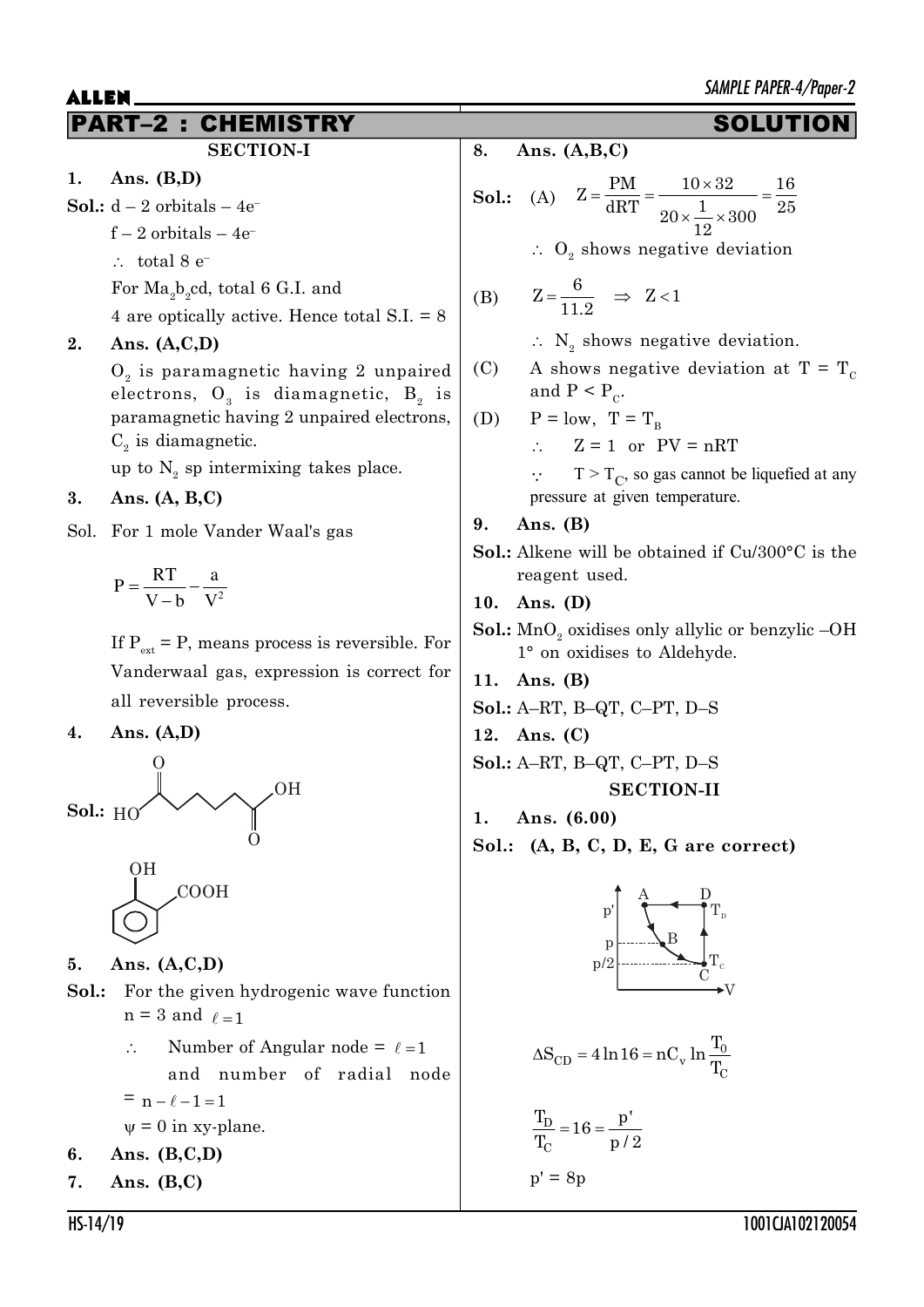1 B A A B T P T P J <sup>J</sup> § · ¨ ¸ © ¹ 1 B 3 A T 1 8 T 2 ? T<sup>B</sup> = 150 TD = 150 × 16 = 2400 **2. Ans. (5.00 to 5.10) Sol.:** Radius of ball = 0.1 0.05 2 wt of jwellery = <sup>4</sup> <sup>3</sup> r 10000 10.5 54.95g 3 Su u Electricity in faradey = 54.95 96500 100 96.5 108 u u u = 50879.63 = 5.09 × 10<sup>4</sup> coloumb **3. Ans. (86.00) Sol.:** A. CH –CH –CH <sup>322</sup> Cl A\* –CH –CH–CH 3 3 Cl B. CH<sup>3</sup> –CH<sup>2</sup> Mg Br 133 g C. CH3–CH –CH –CH –CH <sup>2223</sup> Cl<sup>2</sup> hv C–C–C–C–C 4 monochlorinated product D. CH –C CH 40g <sup>3</sup> E. CH<sup>3</sup> –CH<sup>3</sup> **4. Ans. (0.84 or 0.85) Sol.:** 0.693 2.303 <sup>N</sup><sup>0</sup> log 84N ? 0 N 1 N 2 60 2 <sup>1</sup> 100 u = 0.8485 mg **5. Ans. (2.00) Sol.:** 5, 9 are true statements. **6. Ans. (0.50) Sol.:** dil.HCl Na [Fe(CN) (NO)] 2 5 2 45 NaOH (X) (Y) Purple solution o n o FeS(s) H S Na [Fe(CN )(NO)] (a) Acidic <sup>2</sup> 3 2 Neutral 2FeCl 2H S 2Fe S 4H 6Cl n o p (b) Acidic <sup>2</sup> 42 4 Neutral Black CuSO H S CuS 2H SO n o p (c) Acidic 2 2 2 2 Neutral No observable change BaCl H S Ba 2Cl 2H S n o (d) SO 2H S 2S 2H O 22 2 n no p (e) 2 3 Acidic 27 2 2 Neutral Cr O 8H 3H S 2Cr S 7H O n o p (f) Acidic <sup>2</sup> 32 3 Neutral No observable change 2CH COONa H S 2CH COOH 2Na S n o (g) <sup>2</sup> Acidic <sup>2</sup> Neutral Hg H S HgS 2H o p ? P = 3; Q = 2; R = 2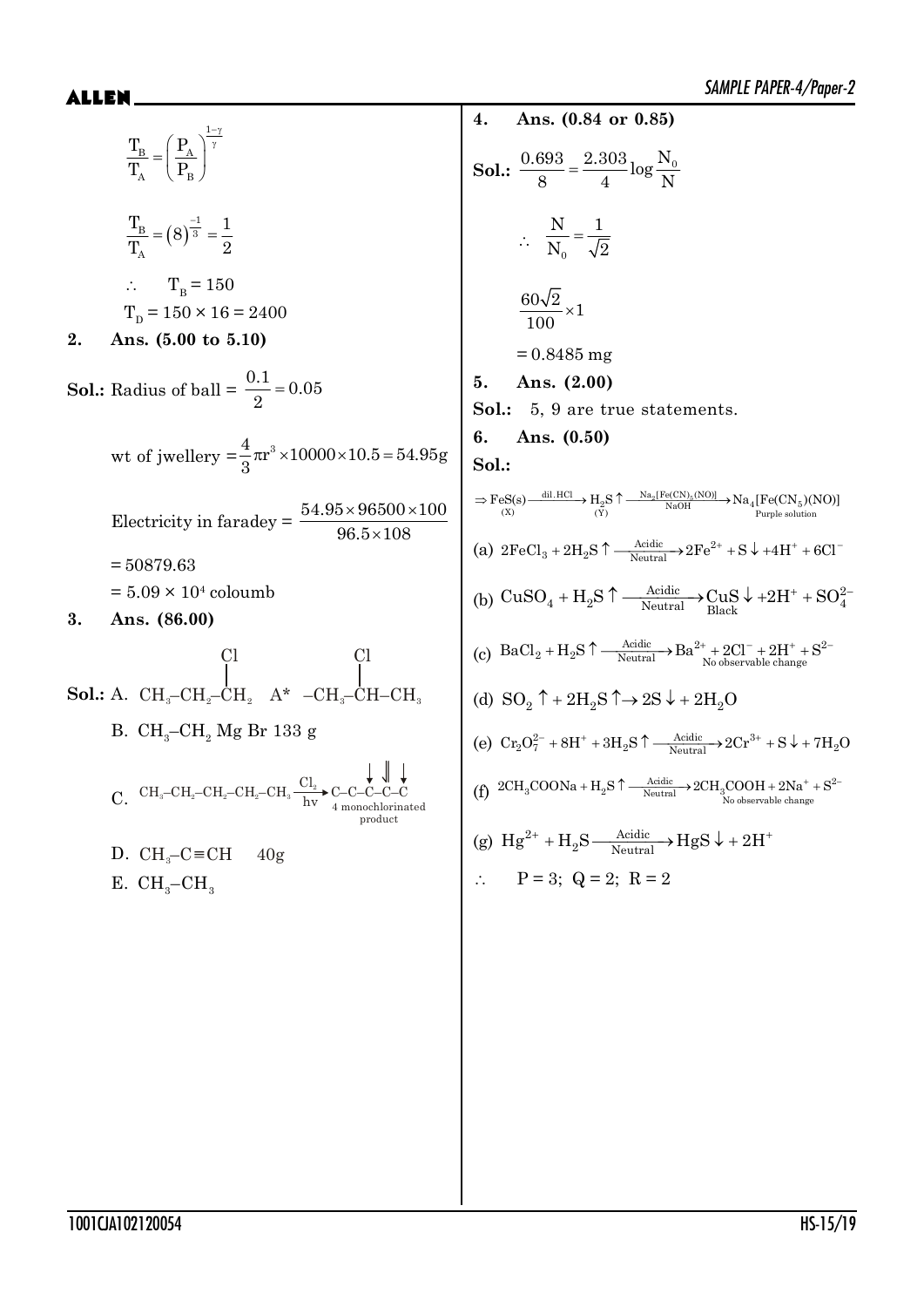

 $2\begin{vmatrix} 2 & -1 & -1 \end{vmatrix}$   $\sqrt{2}$ 

 $-1$   $-1$ 

| 2. | Ans. $(B,C,D)$                                                                                                     |  |  |  |  |  |
|----|--------------------------------------------------------------------------------------------------------------------|--|--|--|--|--|
|    | <b>Sol.</b> $f(x) = \tan^{-1}\left(\frac{ x }{\sqrt{1-x^2}}\right) + \cos^{-1}\left(\frac{1}{\sqrt{1+x^2}}\right)$ |  |  |  |  |  |
|    | Put $ x  = \tan \theta$<br>Put $ x  = \sin \theta$                                                                 |  |  |  |  |  |
|    | $\theta \in \left(0, \frac{\pi}{2}\right)$<br>$\theta \in \left(0, \frac{\pi}{2}\right)$                           |  |  |  |  |  |
|    | $f(x) = \sin^{-1}  x  + \tan^{-1}  x $<br>$\mathcal{L}$                                                            |  |  |  |  |  |
|    | Since $\sin^{-1} x  + \tan^{-1} x $ are both increasing<br>function in $[0, 1]$ .                                  |  |  |  |  |  |
|    | $\therefore$ f(x) $\in$ $\left 0, \frac{3\pi}{4}\right $                                                           |  |  |  |  |  |
|    | Integer's in range = $\{0, 1, 2\}$<br>$f(x) = 2$ has two solution.                                                 |  |  |  |  |  |
|    | $f(\sin \theta) > f(\cos \theta)$                                                                                  |  |  |  |  |  |
|    | $\therefore$ $\sin \theta > \cos \theta$                                                                           |  |  |  |  |  |
|    | $\theta \in \left(\frac{\pi}{4},\frac{\pi}{2}\right)$                                                              |  |  |  |  |  |
| 3. | Ans. $(A,B,D)$                                                                                                     |  |  |  |  |  |
|    | <b>Sol.</b> $x^2 - y^2 - 2x + 4y - 7 = 0$                                                                          |  |  |  |  |  |
|    | $x^{2} - 2x + 1 - (y^{2} - 4y + 4) = 4$                                                                            |  |  |  |  |  |
|    | $(x-1)^2 - (y-2)^2 = 4$                                                                                            |  |  |  |  |  |
|    | Perpendicular tangents from the centre<br>are $Y = X$ and $Y = -X$ which are its<br>asymptotes.                    |  |  |  |  |  |
|    | $\therefore$ Ar ( $\triangle PCQ$ ) = ab = 4                                                                       |  |  |  |  |  |
|    | $\therefore$ ( $\Box PQRS$ ) = 16                                                                                  |  |  |  |  |  |
|    | Equation of tangent to the hyperbola with<br>slope $= 2$ .                                                         |  |  |  |  |  |
|    |                                                                                                                    |  |  |  |  |  |



HS-16/19 1001CJA102120054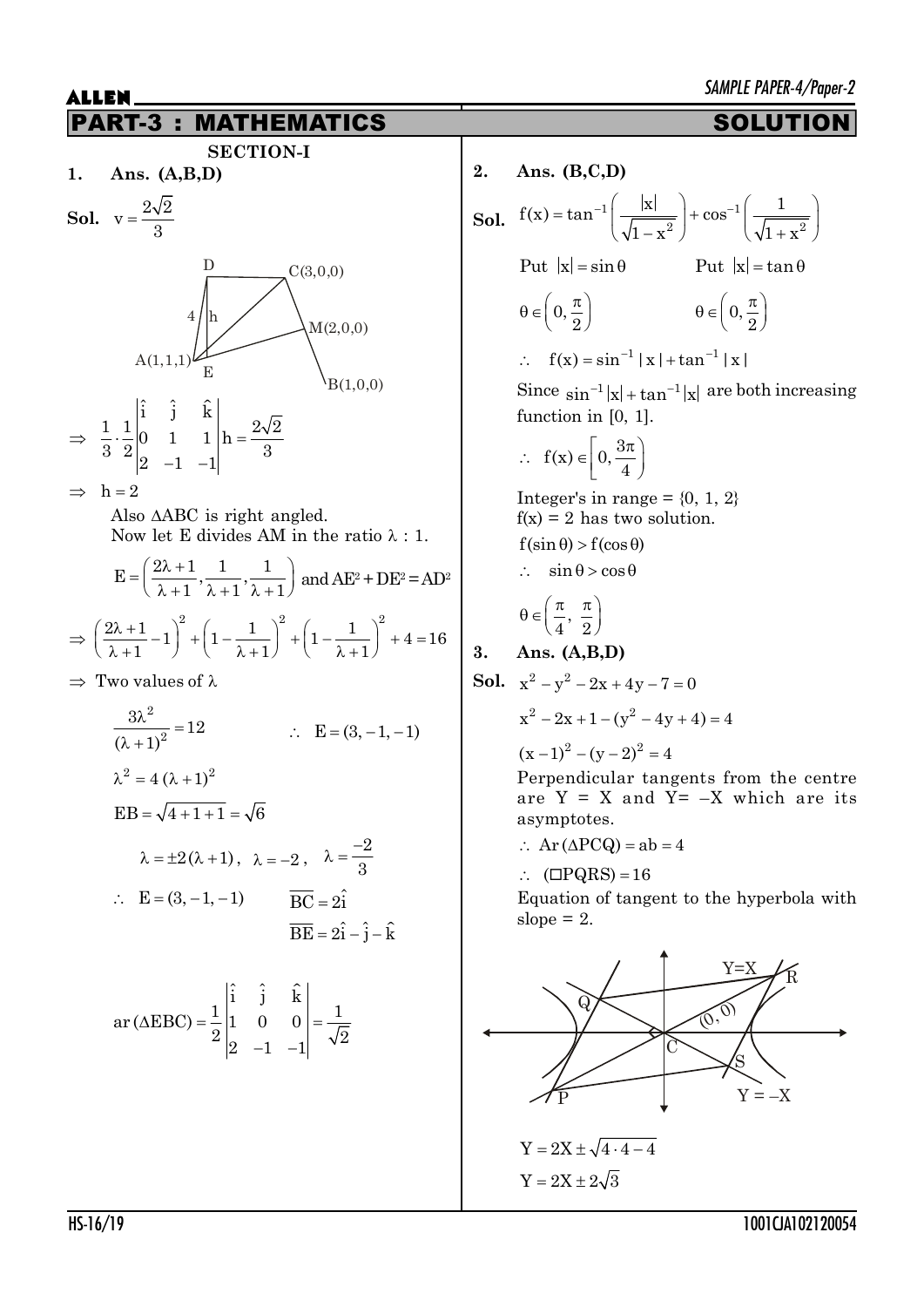PQ: Y = 2X + 2√3 | ⇒ Q = 
$$
\left(\frac{-2}{\sqrt{3}}, \frac{2}{\sqrt{3}}\right)
$$
  
\nQR: Y = -X  
\nPR: Y = X ⇒ P =  $(-2\sqrt{3}, -2\sqrt{3})$   
\nPQ =  $\sqrt{24 + \frac{8}{3}}$   
\n $= \sqrt{\frac{80}{3}}$   
\n $= 4\sqrt{\frac{5}{3}}$   
\nAr (ΔPCQ) =  $\frac{1}{2} \times \sqrt{24} \cdot \sqrt{\frac{8}{3}} = 4$   
\n $\therefore$  Ar(ΔPQR) = 8 sq. units  
\nAr(CDQRS) = 16 sq. units  
\n4. Ans. (B,C)  
\nSol. x, 12 y, in H.P.  
\nSo, 12 =  $\frac{2xy}{x + y}$   
\n $\Rightarrow$  12 (x + y) = 2xy ...(1)  
\n2z = 12 + y ...(2)  
\n12 + z = x + y ...(3)  
\n12 + z = x + y ...(4)  
\n12(12 + z) - 2(24 - z) (2z - 12)  
\nWe get z = 15 in equation (2) and (3), we get  
\nx = 9, y = 18  
\nSo, maximum value of  
\n $\sqrt{x - 3} \sin \alpha - (y - 10) \cos \beta + 2 = \sqrt{6} \sin \alpha - 8 \cos \beta + 2$   
\nMaximum when sin α = 1 and cos β = -1 is  
\n4.  
\n5. Ans. (B,C)  
\nSol. D(z<sub>4</sub>)  $\sqrt{\frac{60}{3}} - \alpha$  √ Q'(z<sub>3</sub>)  
\nA5/4  
\nA69

We have  $\angle C + \angle D + \angle E = 180^{\circ}$  $\therefore$   $\beta + \gamma = 45^{\circ}$ From the figure we can say that  $tan \beta = \frac{2}{2} \cot \alpha$ ,  $tan \gamma = \frac{2}{2} \tan \beta$  $5^{300 \text{ cm}}, 5^{111}$  $\beta = \frac{2}{5} \cot \alpha$ ,  $\tan \gamma = \frac{2}{5} \tan \alpha$ Since  $\beta + \gamma = 45^{\circ}$  $\therefore$   $(1 + \tan \beta) (1 + \tan \gamma) = 2$  $\left(1+\frac{2}{2}\cot\alpha\right)\left(1+\frac{2}{2}\tan\alpha\right)=2$  $\left(1+\frac{2}{5}\cot\alpha\right)\left(1+\frac{2}{5}\tan\alpha\right)=$  $\sin \alpha \cos \alpha = \frac{10}{24}$ 21  $\therefore$  sin  $\alpha \cos \alpha =$  $\therefore \quad \sin 2\alpha = \frac{20}{34}$ 21 Area of trapezium is the sum of area of 4 triangle.  $=\frac{1}{2}(16\sin\alpha\cos\alpha+40\sin\alpha\cos\alpha+100\sin\alpha\cos\alpha+40\sin\alpha\cos\alpha)$  $=\frac{196}{2} \sin \alpha \cos \alpha = \frac{196}{2} \times \frac{10}{2} = \frac{140}{2}$  $2 \t 2 \t 21 \t 3$  $\left|\text{CP} - \text{DP}\right| = \left|10\left(\cos \alpha - \sin \alpha\right)\right| = \frac{10}{\sqrt{2}}$ 21  $-DP = |10(\cos\alpha - \sin\alpha)| = -$ In  $(\triangle PCB) = \frac{1}{2} 40 \sin \alpha \cos \alpha = \frac{200}{25}$  $2^{2}$  21 **6. Ans. (B,D) Sol.** BI =  $r \cos \vartheta \cos \theta = 4R \sin \frac{A}{2} \sin \frac{C}{2}$ 2  $2^{\sim}$  2  $2$  $=$  $BI_1 = r_1 \sec \frac{B}{2} = 4R \sin \frac{A}{2} \cos \frac{C}{2}$ 2  $2^{202}$  2  $=$ 2  $(DI)^2$ 1  $II_1 = \sqrt{(BI)^2 + (BI)^2} = 4R \sin \frac{A}{2}$ 2  $\Rightarrow$   $II_1 = \sqrt{(BI)^2 + (BI)^2} = 4$  $II_1 = 4R$   $\sum \sin \frac{A}{2} \Rightarrow R = \frac{15}{8}$  $\Rightarrow \sum H_1 = 4R \sum \sin \frac{A}{2} \Rightarrow R = \frac{18}{8}$ We know  $\sin \frac{A}{2} + \sin \frac{B}{2} + \sin \frac{C}{2} - 1 = 4$ 2<sup>2</sup> $2$ <sup>2</sup>  $+\sin\frac{D}{2}+\sin\frac{D}{2}-1=$  $\sin\left(\frac{\pi - A}{\cdot}\right) \cdot \sin\left(\frac{\pi - B}{\cdot}\right) \cdot \sin\left(\frac{\pi - C}{\cdot}\right)$  $\left(\frac{\pi - A}{4}\right) \cdot \sin\left(\frac{\pi - B}{4}\right) \cdot \sin\left(\frac{\pi - C}{4}\right)$  $\sin\left(\frac{\pi-A}{\pi}\right) \cdot \sin\left(\frac{\pi-B}{\pi}\right) \cdot \sin\left(\frac{\pi-C}{\pi}\right) = \frac{1}{2}$  $4$  )  $(4)$   $(4)$   $(4)$  20  $\therefore$   $\sin\left(\frac{\pi - A}{4}\right) \cdot \sin\left(\frac{\pi - B}{4}\right) \cdot \sin\left(\frac{\pi - C}{4}\right) =$ 

1001CJA102120054 HS-17/19

 $\bigwedge^{\mathcal{C}}_{\mathbf{F}}$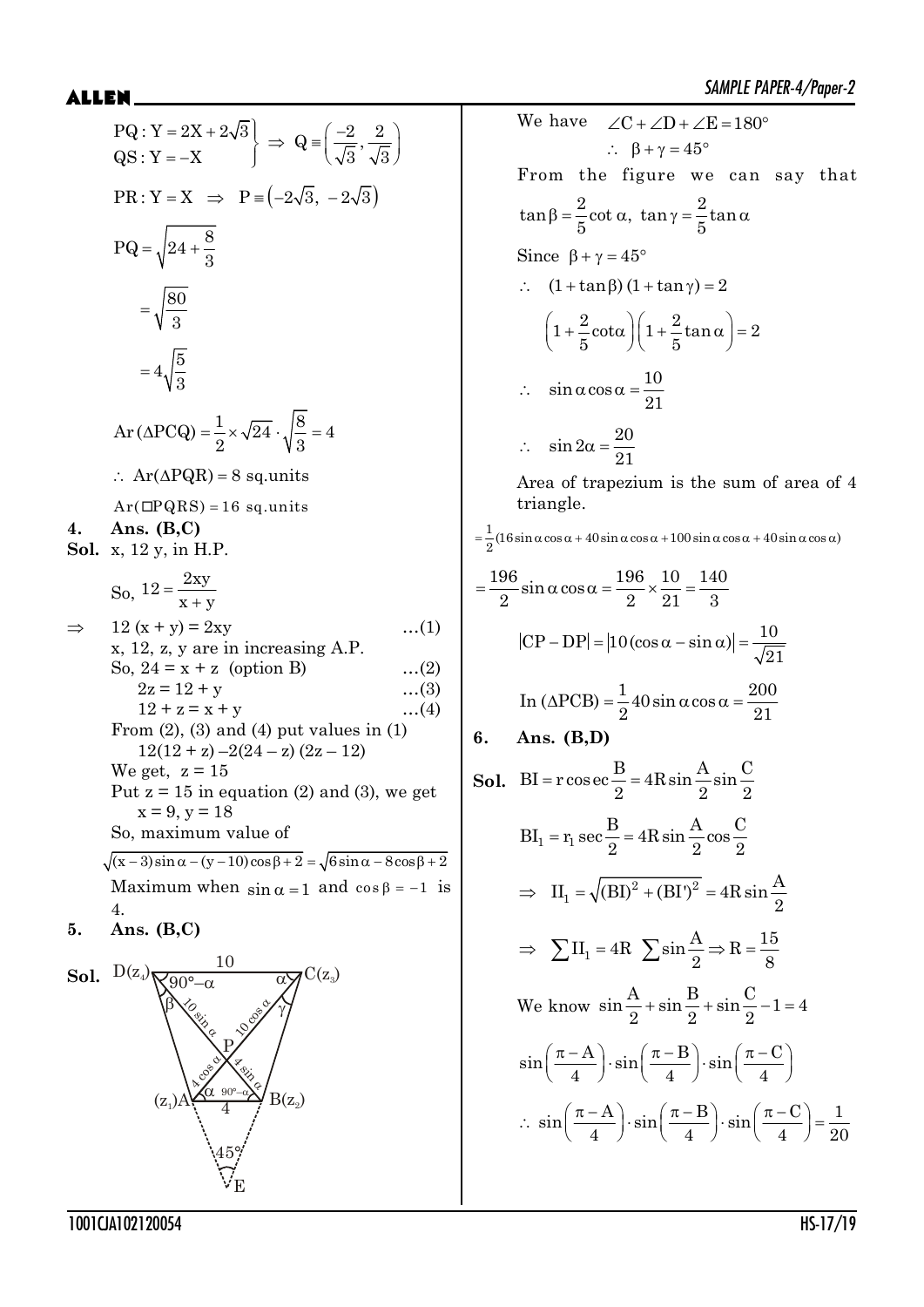**7. Ans. (A,C) Sol.** Solve AB and BC to gel B(–3, 0) Solve AD and AB to get A(5/3, 2/3) Take the image of B in  $x - y - 1 = 0$ 



(which is altitude as well as angle bisector through A) to get  $C(1, -4)$ , now get AC

### **8. Ans. (A,B,C)**

**Sol.**  $(\overline{x} \times \overline{y}) \times \overline{b} = \overline{a} \times \overline{b}$  $\Rightarrow (\overline{x} \cdot \overline{b}) \cdot \overline{v} - (\overline{v} \cdot \overline{b}) \overline{x} = \overline{a} \times \overline{b}$  $\Rightarrow \gamma \cdot \overline{y} - (\overline{y} \cdot \overline{b}) \cdot \overline{x} = \overline{a} \times \overline{b}$   $\left(\because \overline{x} \cdot \overline{b} = \gamma\right)$  $\overline{v} \cdot \overline{b} = \overline{v} \cdot (\overline{v} \times \overline{z}) = 0$  $\Rightarrow$   $\overline{y} = \frac{\overline{a} \times}{ }$ Y  $\overline{y} = \frac{\overline{a} \times b}{ }$  $\Rightarrow (\overline{x} \times \overline{v}) \times \overline{v} = \overline{a} \times \overline{v}$  $\Rightarrow (\overline{x} \cdot \overline{y}) \cdot \overline{y} - (\overline{y} \cdot \overline{y})\overline{x} = \overline{a} \times \overline{y}$  $\Rightarrow \overline{y} - |\overline{y}|^2 \overline{x} = \overline{a} \times \overline{y} \quad (\because \overline{x} \cdot \overline{y} = 1)$  $\Rightarrow$   $\overline{x} = \frac{1}{x^2} [\overline{y} - \overline{a} \times \overline{y}]$  $\bar{x} = \frac{1}{a} [\bar{y} - \bar{a} \times \bar{y}]$ y  $(\overline{v} \times \overline{z}) \times \overline{v} = \overline{b} \times \overline{v}$  $\Rightarrow y^2 \overline{z} - (\overline{z} \cdot \overline{y}) \cdot \overline{y} = \overline{b} \times \overline{y} \Rightarrow y^2 \overline{z} - \overline{y} = \overline{b} \times \overline{y}$  $\Rightarrow \overline{z} = \frac{1}{r^2} \left[ \overline{y} + \overline{b} \times \overline{y} \right]$ y **9. Ans. (C) 10. Ans. (D) I.** Number of functions, that satisfy condition

- $i + f(i) < 10$ ; where  $i = 1, 3, 5, 7$  is **Sol.**  $f(1) < 9 \& f(3) < 7 \& f(5) < 5 \& f(7) < 3$  $= 4 \times 3 \times 2 \times 1 = 24$
- **II.** Number of functions, that satisfy  $f(i) \neq 1 + i$ , where  $i = 1, 3, 5, 7$  is
- **Sol.**  $f(1) \neq 2$ ;  $f(3) \neq 4$ ;  $f(5) \neq 6$ ;  $f(7) \neq 8$ ,  $3 \times 3 \times 3 \times 3 = 81$
- **III.** Number of one-one and onto function, that satisfy condition  $f(i) \neq 1 + i$  where  $i = 1, 3$ , 5, 7 is
- **Sol.**  $f(1) \neq 2$ ;  $f(3) \neq 4$ ;  $f(5) \neq 6$ ,  $f(7) \neq 8$ Number of ways  $= D_4 = 9$
- **IV.** If number of many one function from  $A \rightarrow B$ is k, k is divisible by
- **Sol.** No. of many are function  $= 4^4 - 24 = 256 - 24 = 232$
- **11. Ans. (D)**
- **12. Ans. (B)**
- **Sol.**